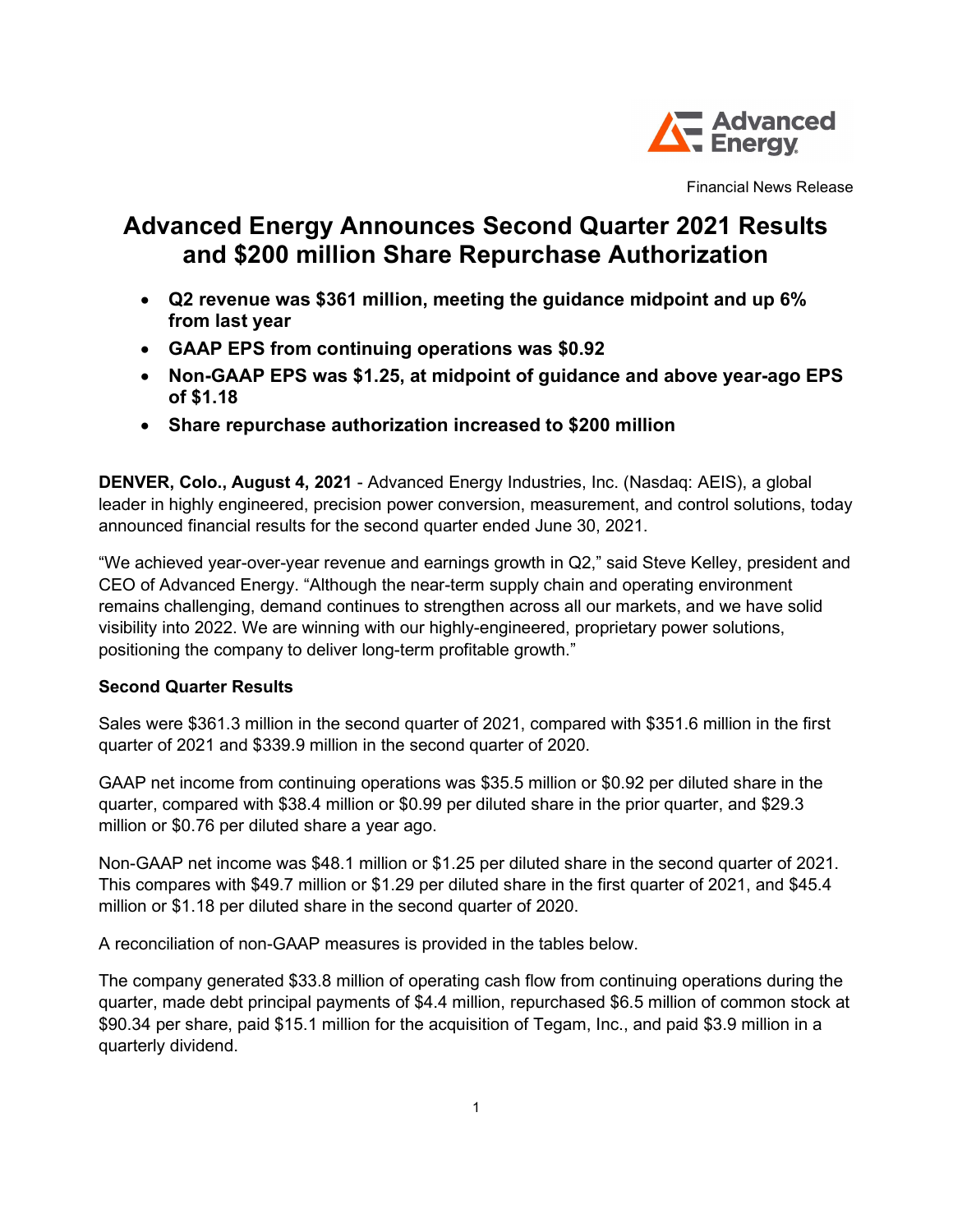## New Share Repurchase Authorization

On July 29 the Board of Directors increased the company's stock repurchase authorization to \$200 million.

#### Discontinued Operations

The company's financial statements for all periods presented reflect results for the continuing precision power business, with the discontinued inverter business included in discontinued operations for all purposes. Further financial detail regarding the amounts related to the discontinued inverter business is available in the company's 2020 Annual Report on Form 10-K.

## Third Quarter 2021 Guidance

Based on the company's current view, beliefs and assumptions, guidance for the third quarter of 2021 is within the following ranges.

|                                     | Q3 2021           |
|-------------------------------------|-------------------|
| Revenues                            | $$340M +/- $15M$  |
| GAAP EPS from continuing operations | $$0.52 +/- $0.20$ |
| Non-GAAP EPS                        | $$0.80 +/- $0.20$ |

## Conference Call

Management will host a conference call today, August 4, 2021 at 8:30 a.m. Eastern Time to discuss Advanced Energy's financial results. To register for the call please use this link (www.directeventreg.com/registration/event/3998884). A webcast will also be available on the company's investors web page at ir.advancedenergy.com.

## About Advanced Energy

Advanced Energy (Nasdaq: AEIS) is a global leader in the design and manufacturing of highly engineered, precision power conversion, measurement and control solutions for mission-critical applications and processes. AE's power solutions enable customer innovation in complex applications for a wide range of industries including semiconductor equipment, industrial, manufacturing, telecommunications, data center computing and healthcare. With engineering knowhow and responsive service and support around the globe, the company builds collaborative partnerships to meet technology advances, propel growth for its customers and innovate the future of power. Advanced Energy has devoted four decades to perfecting power for its global customers and is headquartered in Denver, Colorado, USA. For more information, visit www.advancedenergy.com.

Advanced Energy | Precision. Power. Performance.

## For more information, contact:

Brian Smith Advanced Energy (970) 407-6555 brian.smith@aei.com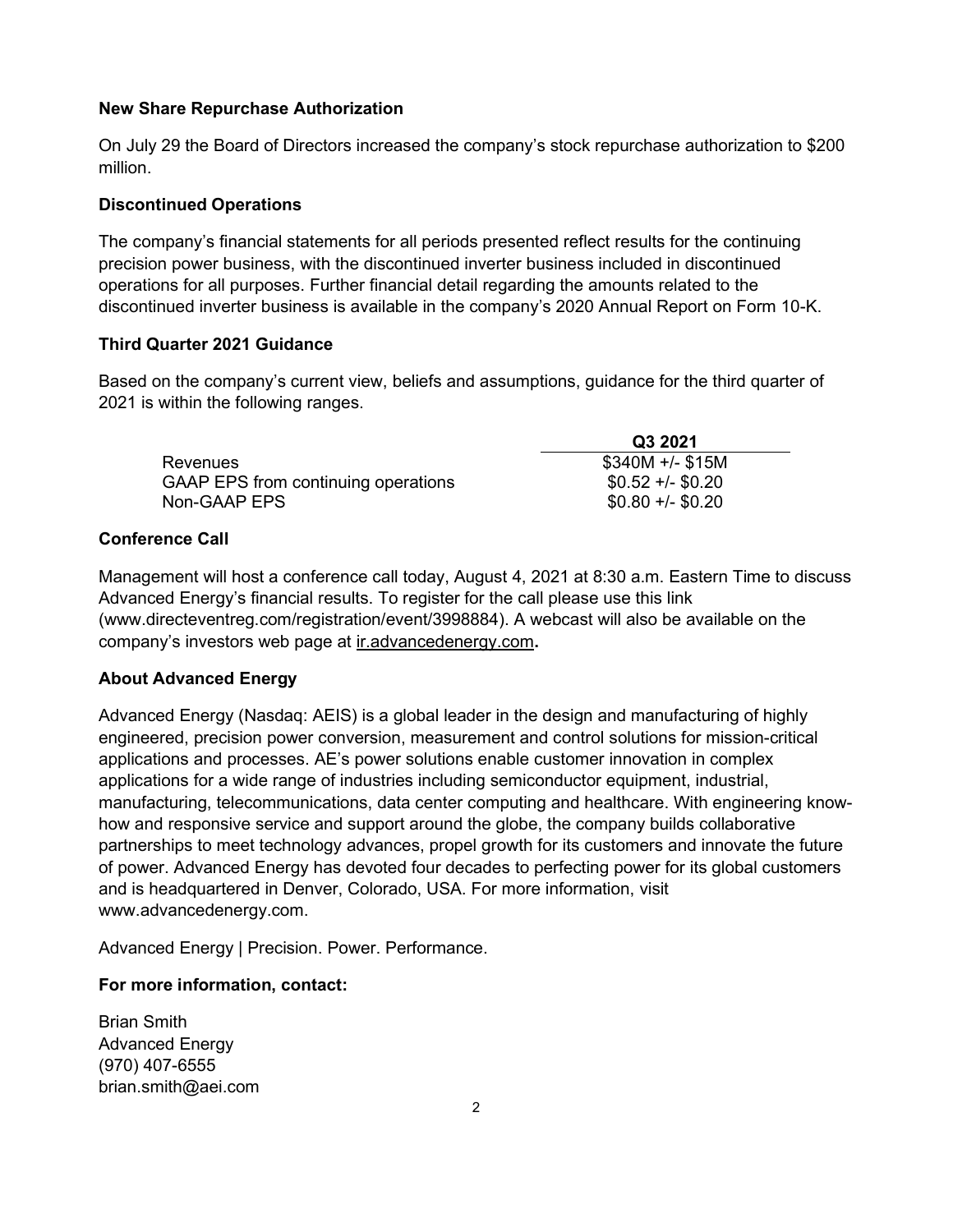#### Non-GAAP Measures

This release includes GAAP and non-GAAP income and per-share earnings data and other GAAP and non-GAAP financial information. Advanced Energy's non-GAAP measures exclude the impact of non-cash related charges such as stock-based compensation and amortization of intangible assets, as well as discontinued operations, and non-recurring items such as acquisition-related costs and restructuring expenses. Beginning in the second quarter of 2020, Advanced Energy's non-GAAP measures exclude non-cash unrealized foreign currency gains or losses that result from remeasurement to functional currency long-term obligations related to pension and operating lease liabilities as the remeasurement does not represent current economic exposure and is unrelated to our overall operating performance. These long-term obligations were acquired in connection with the Artesyn acquisition and the company previously used derivatives to hedge the exposure; however, the company has determined it will no longer hedge these non-economic exposures. The tax effect of our non-GAAP adjustments represents the anticipated annual tax rate applied to each non-GAAP adjustment after consideration of their respective book and tax treatments.

The non-GAAP measures included in this release are not in accordance with, or an alternative for, similar measures calculated under generally accepted accounting principles and may be different from non-GAAP measures used by other companies. In addition, these non-GAAP measures are not based on any comprehensive set of accounting rules or principles. Advanced Energy believes that these non-GAAP measures provide useful information to management and investors to evaluate business performance without the impacts of certain non-cash charges, non-economic foreign currency remeasurements, and other cash charges which are not part of the company's usual operations. The company uses these non-GAAP measures to assess performance against business objectives, make business decisions, develop budgets, forecast future periods, assess trends and evaluate financial impacts of various scenarios. In addition, management's incentive plans include these non-GAAP measures as criteria for achievements. Additionally, the company believes that these non-GAAP measures, in combination with its financial results calculated in accordance with GAAP, provide investors with additional perspective. While some of the excluded items may be incurred and reflected in the company's GAAP financial results in the foreseeable future, the company believes that the items excluded from certain non-GAAP measures do not accurately reflect the underlying performance of its continuing operations for the period in which they are incurred. The use of non-GAAP measures has limitations in that such measures do not reflect all of the amounts associated with the company's results of operations as determined in accordance with GAAP, and these measures should only be used to evaluate the company's results of operations in conjunction with the corresponding GAAP measures. Please refer to the Form 8-K regarding this release furnished today to the Securities and Exchange Commission.

#### Forward-Looking Statements

The company's guidance with respect to anticipated financial results, potential future growth and profitability, future business mix, expectations regarding future market trends, future performance within specific markets and other statements herein or made on the above-announced conference call that are not historical information are forward-looking statements within the meaning of Section 27A of the Securities Act of 1933 and Section 21E of the Securities Exchange Act of 1934. Forward-looking statements are subject to known and unknown risks and uncertainties that could cause actual results to differ materially from those expressed or implied by such statements. Such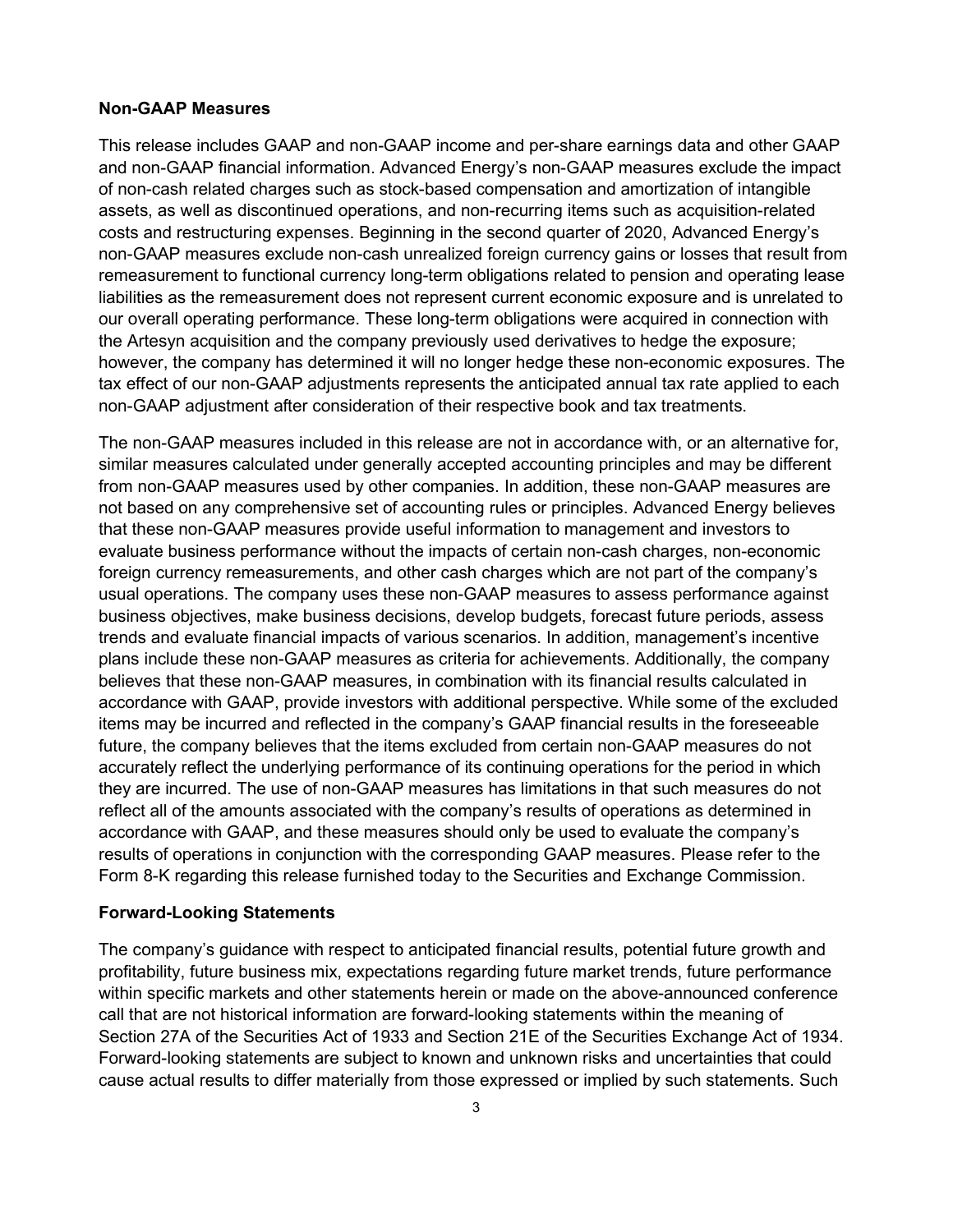risks and uncertainties include, but are not limited to: (a) the effects of global macroeconomic conditions upon demand for our products and services; (b) the volatility and cyclicality of the industries the company serves, particularly the semiconductor industry; (c) delays in capital spending by end-users in our served markets; (d) the risks and uncertainties related to the integration of Artesyn Embedded Power including the optimization and reduction of our global manufacturing sites; (e) the continuing spread of COVID-19 and its potential adverse impact on our product manufacturing, research and development, supply chain, services and administrative operations; (f) supply chain disruptions and component shortages that may impact the company's ability to obtain in a timely manner the materials necessary to manufacture its products; (g) the accuracy of the company's estimates related to fulfilling solar inverter product warranty and postwarranty obligations; (h) the company's ability to realize its plan to avoid additional costs after the solar inverter wind-down; (i) the accuracy of the company's assumptions on which its financial statement projections are based; (i) the impact of product price changes, which may result from a variety of factors; (k) the timing of orders received from customers; (l) the company's ability to realize benefits from cost improvement efforts including avoided costs, restructuring plans and inorganic growth; (m) unanticipated changes to management's estimates, reserves or allowances; (n) changes and adjustments to the tax expense and benefits related to the U.S. tax reform that was enacted in late 2017; and (o) the impact of political, economic and policy tensions and conflicts between China and the United States including, but not limited to, trade wars and export restrictions between the two countries, China's national security law for Hong Kong, and China's expansion of control over the South China Sea, any of which could negatively impact our customers' and our presence, operations, and financial results. These and other risks are described in Advanced Energy's Form 10-K, Forms 10-Q and other reports and statements filed with the Securities and Exchange Commission (the "SEC"). These reports and statements are available on the SEC's website at www.sec.gov. Copies may also be obtained from Advanced Energy's investor relations page at ir.advancedenergy.com or by contacting Advanced Energy's investor relations at 970-407-6555. Forward-looking statements are made and based on information available to the company on the date of this press release. Aspirational goals and targets discussed on the conference call or in the presentation materials should not be interpreted in any respect as guidance. The company assumes no obligation to update the information in this press release.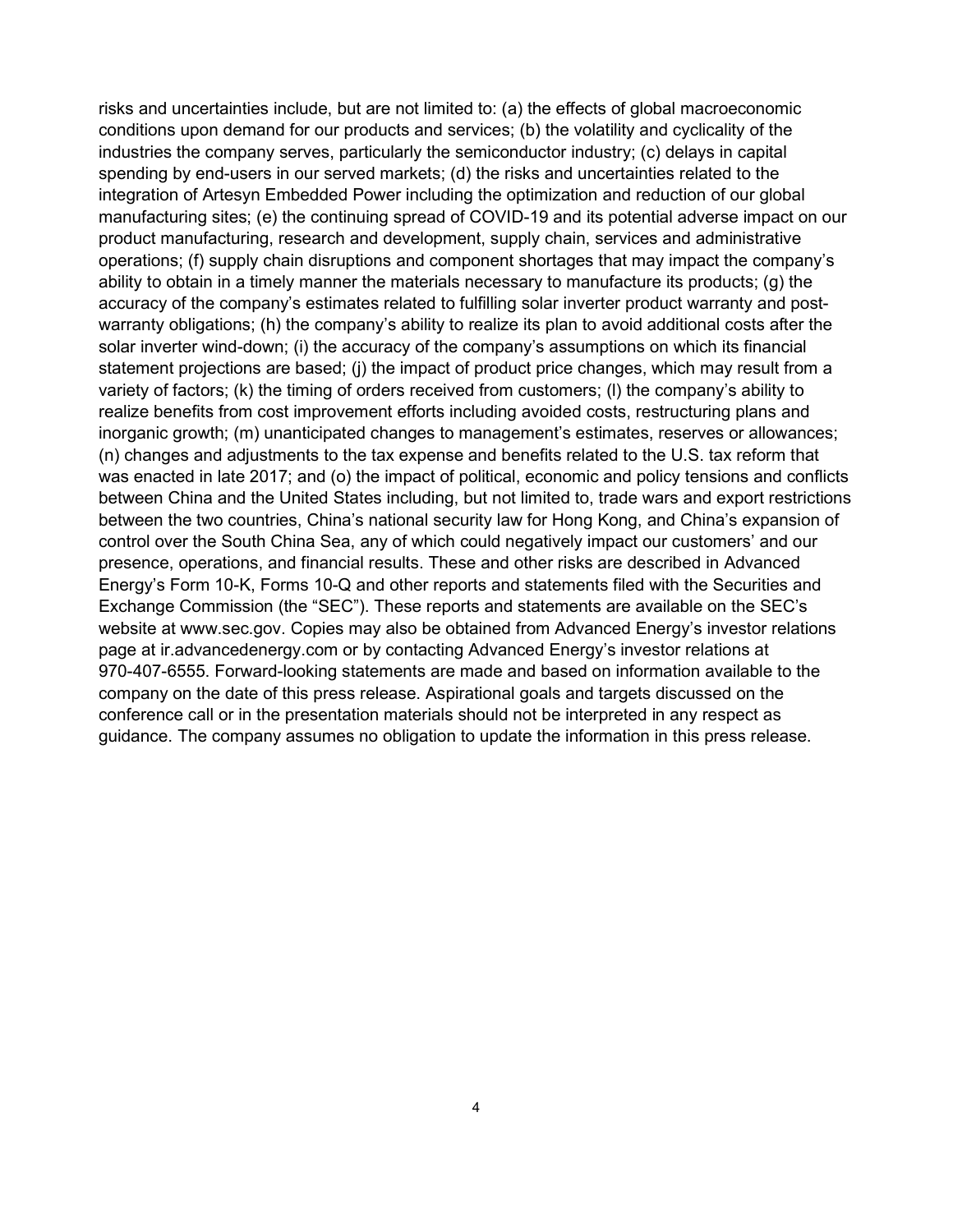#### ADVANCED ENERGY INDUSTRIES, INC. CONDENSED CONSOLIDATED STATEMENTS OF OPERATIONS (UNAUDITED) (in thousands, except per share data)

|                                                                               |           |                 | <b>Three Months Ended</b> |           |                              |           |    | <b>Six Months Ended</b> |    |           |
|-------------------------------------------------------------------------------|-----------|-----------------|---------------------------|-----------|------------------------------|-----------|----|-------------------------|----|-----------|
|                                                                               |           | <b>June 30,</b> |                           |           | <b>June 30,</b><br>March 31, |           |    |                         |    |           |
|                                                                               | 2021      |                 |                           | 2020      |                              | 2021      |    | 2021                    |    | 2020      |
| Sales, net                                                                    | \$361,311 |                 |                           | \$339,880 |                              | \$351,620 |    | \$712,931               |    | \$655,336 |
| Cost of sales                                                                 |           | 226,278         |                           | 209,576   |                              | 214,117   |    | 440,395                 |    | 412,801   |
| Gross profit                                                                  |           | 135,033         |                           | 130,304   |                              | 137,503   |    | 272,536                 |    | 242,535   |
|                                                                               |           | 37.4 %          |                           | 38.3 %    |                              | 39.1 %    |    | 38.2 %                  |    | 37.0 %    |
| Operating expenses:                                                           |           |                 |                           |           |                              |           |    |                         |    |           |
| Research and development                                                      |           | 40,119          |                           | 35,855    |                              | 40,168    |    | 80,287                  |    | 70,625    |
| Selling, general, and administrative                                          |           | 48,110          |                           | 48,174    |                              | 46,731    |    | 94,841                  |    | 94,165    |
| Amortization of intangible assets                                             |           | 5,513           |                           | 5,009     |                              | 5,384     |    | 10,897                  |    | 10,015    |
| Restructuring expense                                                         |           | 211             |                           | 5,790     |                              | 1,038     |    | 1,249                   |    | 6,446     |
| Total operating expenses                                                      |           | 93,953          |                           | 94,828    |                              | 93,321    |    | 187,274                 |    | 181,251   |
| Operating income                                                              |           | 41,080          |                           | 35,476    |                              | 44,182    |    | 85,262                  |    | 61,284    |
|                                                                               |           |                 |                           |           |                              |           |    |                         |    |           |
| Other income (expense), net                                                   |           | (3,662)         |                           | (1, 587)  |                              | (507)     |    | (4, 169)                |    | (5,097)   |
| Income from continuing operations,                                            |           |                 |                           |           |                              |           |    |                         |    |           |
| before income taxes                                                           |           | 37,418          |                           | 33,889    |                              | 43,675    |    | 81,093                  |    | 56,187    |
| Provision (benefit) for income taxes                                          |           | 1,876           |                           | 4,610     |                              | 5,284     |    | 7,160                   |    | 8,510     |
| Income from continuing operations                                             |           | 35,542          |                           | 29,279    |                              | 38,391    |    | 73,933                  |    | 47,677    |
| Income (loss) from discontinued                                               |           |                 |                           |           |                              |           |    |                         |    |           |
| operations, net of income taxes                                               |           | (102)           |                           | (151)     |                              | 310       |    | 208                     |    | (471)     |
| Net income                                                                    |           | 35,440          |                           | 29,128    |                              | 38,701    |    | 74,141                  |    | 47,206    |
| Income from continuing operations                                             |           |                 |                           |           |                              |           |    |                         |    |           |
| attributable to noncontrolling interest                                       |           | 31              |                           | (16)      |                              | 33        |    | 64                      |    | (1)       |
| Net income attributable to Advanced                                           |           |                 |                           |           |                              |           |    |                         |    |           |
| Energy Industries, Inc.                                                       | \$        | 35,409          | \$                        | 29,144    | \$                           | 38,668    | \$ | 74,077                  | \$ | 47,207    |
|                                                                               |           |                 |                           |           |                              |           |    |                         |    |           |
| Basic weighted-average common shares                                          |           |                 |                           |           |                              |           |    |                         |    |           |
| outstanding                                                                   |           | 38,389          |                           | 38,294    |                              | 38,328    |    | 38,359                  |    | 38,326    |
| Diluted weighted-average common                                               |           |                 |                           |           |                              |           |    |                         |    |           |
| shares outstanding                                                            |           | 38,586          |                           | 38,458    |                              | 38,583    |    | 38,589                  |    | 38,525    |
|                                                                               |           |                 |                           |           |                              |           |    |                         |    |           |
|                                                                               |           |                 |                           |           |                              |           |    |                         |    |           |
| Earnings per share attributable to<br><b>Advanced Energy Industries, Inc:</b> |           |                 |                           |           |                              |           |    |                         |    |           |
|                                                                               |           |                 |                           |           |                              |           |    |                         |    |           |
| Continuing operations:                                                        |           |                 |                           |           |                              |           |    |                         |    |           |
| Basic earnings per share                                                      | \$        | 0.93            | \$                        | 0.77      | \$                           | 1.00      | \$ | 1.93                    | \$ | 1.24      |
|                                                                               | \$        | 0.92            | \$                        | 0.76      | \$                           | 0.99      | \$ | 1.91                    | \$ | 1.24      |
| Diluted earnings per share                                                    |           |                 |                           |           |                              |           |    |                         |    |           |
| Discontinued operations:                                                      |           |                 |                           |           |                              |           |    |                         |    |           |
| Basic earnings (loss) per share                                               |           |                 |                           |           | \$                           | 0.01      | \$ | 0.01                    | \$ | (0.01)    |
| Diluted earnings (loss) per share                                             | \$<br>\$  |                 | \$<br>\$                  |           | \$                           | 0.01      | \$ | 0.01                    | \$ | (0.01)    |
|                                                                               |           |                 |                           |           |                              |           |    |                         |    |           |
| Net income:                                                                   |           |                 |                           |           |                              |           |    |                         |    |           |
| <b>Basic earnings per share</b>                                               | \$        | 0.92            | \$                        | 0.76      | \$                           | 1.01      | \$ | 1.93                    | \$ | 1.23      |
| Diluted earnings per share                                                    | \$        | 0.92            | \$                        | 0.76      | \$                           | 1.00      | \$ | 1.92                    | \$ | 1.23      |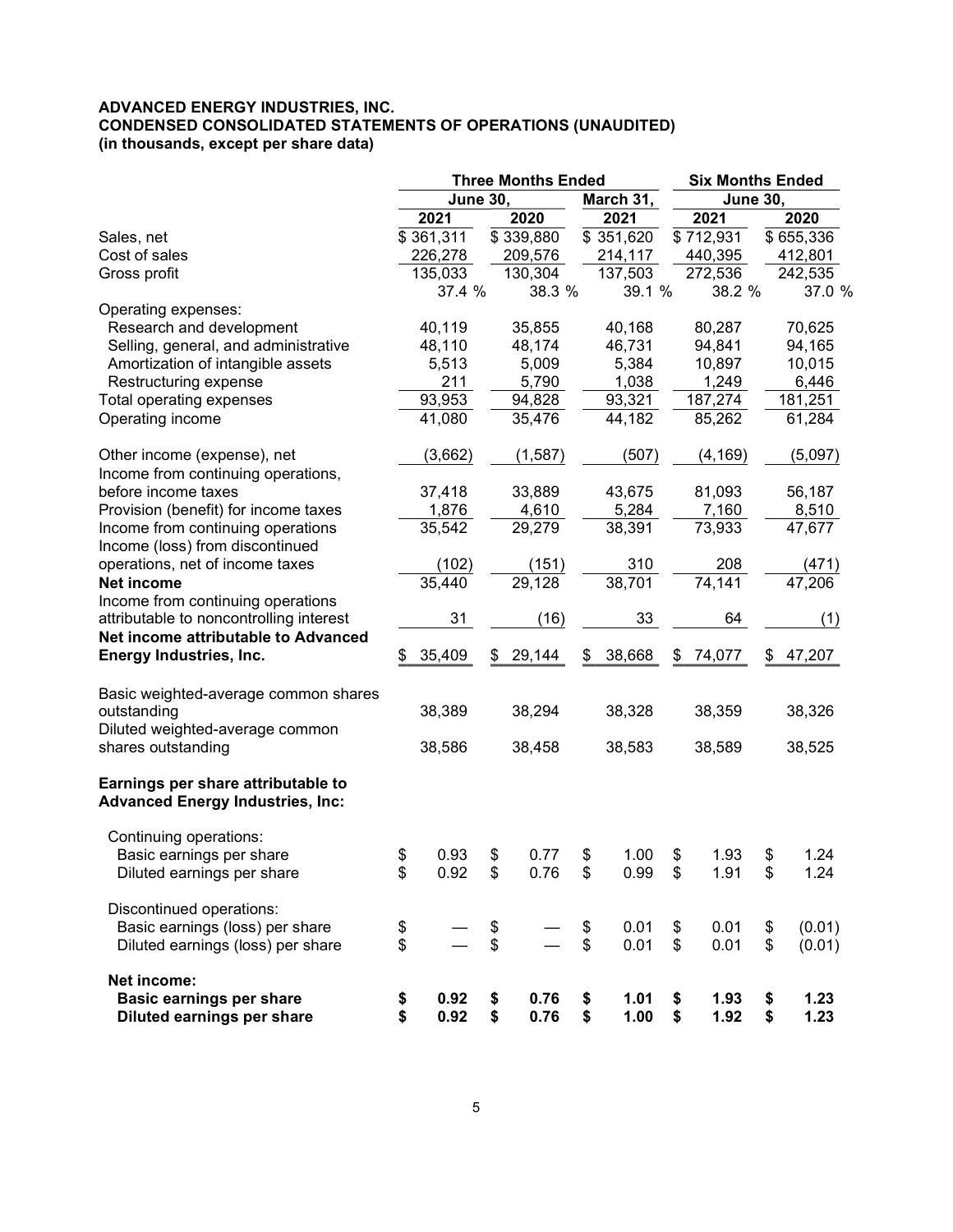#### ADVANCED ENERGY INDUSTRIES, INC. CONDENSED CONSOLIDATED BALANCE SHEETS (UNAUDITED) (in thousands)

|                                                | <b>June 30,</b><br>2021 | December 31,<br>2020 |  |  |
|------------------------------------------------|-------------------------|----------------------|--|--|
| <b>ASSETS</b>                                  |                         |                      |  |  |
| Current assets:                                |                         |                      |  |  |
| Cash and cash equivalents                      | \$<br>507,176           | \$<br>480,368        |  |  |
| Marketable securities                          | 2,828                   | 2,654                |  |  |
| Accounts and other receivable, net             | 243,353                 | 235,178              |  |  |
| Inventories                                    | 296,739                 | 221,346              |  |  |
| Income taxes receivable                        | 15,075                  | 4,804                |  |  |
| Other current assets                           | 38,815                  | 35,899               |  |  |
| <b>Total current assets</b>                    | 1,103,986               | 980,249              |  |  |
| Property and equipment, net                    | 115,160                 | 114,731              |  |  |
| Operating lease right-of-use assets            | 101,419                 | 103,858              |  |  |
| Deposits and other assets                      | 18,646                  | 19,101               |  |  |
| Goodwill and intangible assets, net            | 385,125                 | 378,922              |  |  |
| Deferred income tax assets                     | 51,896                  | 50,801               |  |  |
| <b>Total assets</b>                            | \$1,776,232             | 1,647,662<br>\$      |  |  |
| LIABILITIES AND STOCKHOLDERS' EQUITY           |                         |                      |  |  |
| <b>Current liabilities:</b>                    |                         |                      |  |  |
| Accounts payable                               | \$<br>206,723           | \$<br>125,224        |  |  |
| Other accrued expenses                         | 137,633                 | 137,081              |  |  |
| Current portion of long-term debt              | 17,500                  | 17,500               |  |  |
| Current portion of operating lease liabilities | 15,540                  | 16,592               |  |  |
| <b>Total current liabilities</b>               | 377,396                 | 296,397              |  |  |
| Long-term debt                                 | 296,045                 | 304,546              |  |  |
| Non-current liabilities                        | 226,185                 | 231,379              |  |  |
| Long-term liabilities                          | 522,230                 | 535,925              |  |  |
| <b>Total liabilities</b>                       | 899,626                 | 832,322              |  |  |
| Advanced Energy stockholders' equity           | 875,941                 | 814,739              |  |  |
| Noncontrolling interest                        | 665                     | 601                  |  |  |
| Total stockholders' equity                     | 876,606                 | 815,340              |  |  |
| Total liabilities and stockholders' equity     | \$1,776,232             | \$<br>1,647,662      |  |  |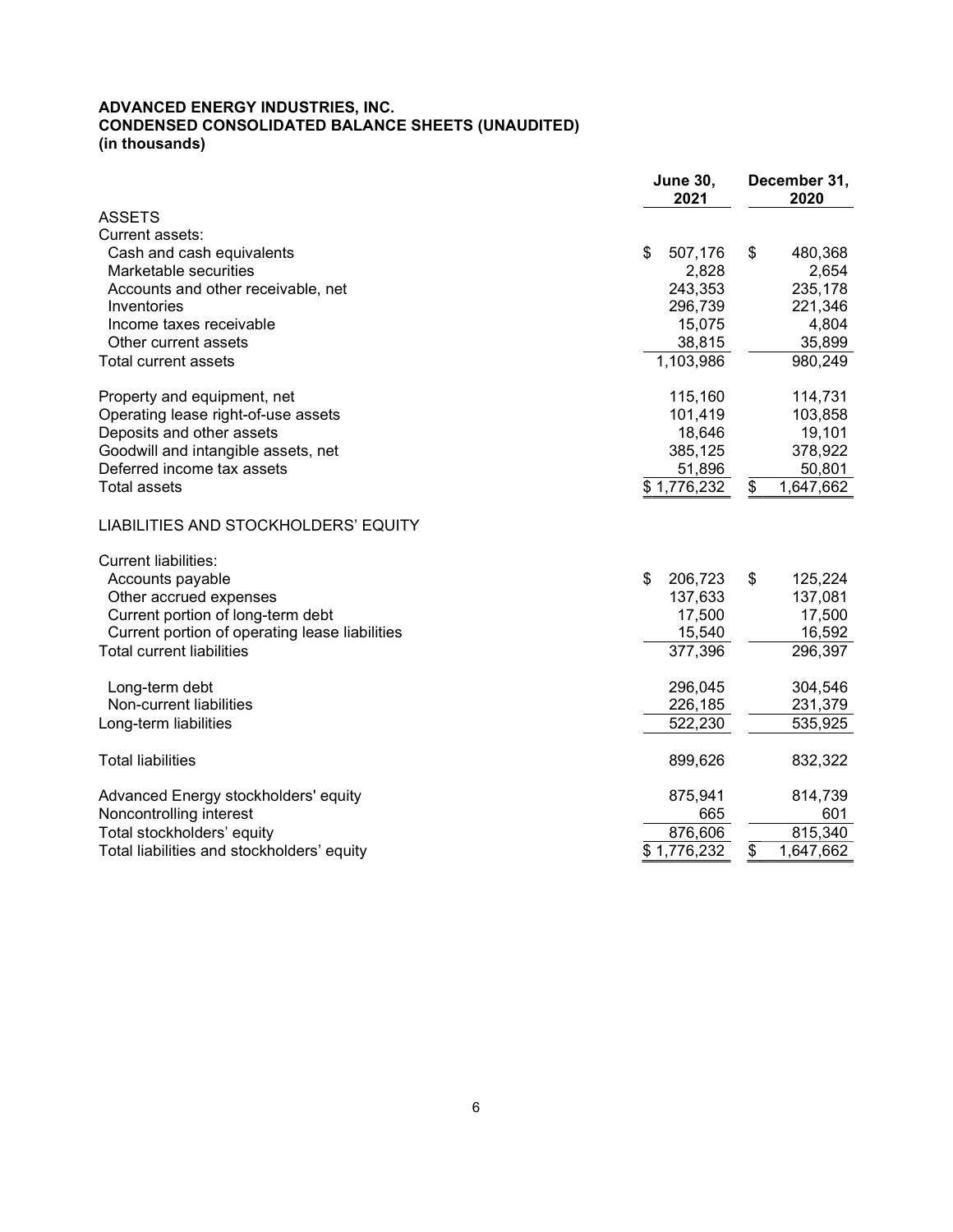#### ADVANCED ENERGY INDUSTRIES, INC. CONDENSED CONSOLIDATED STATEMENT OF CASH FLOWS (UNAUDITED) (in thousands)

|                                                                            | Six Months Ended June 30, |           |    |           |  |  |  |  |  |
|----------------------------------------------------------------------------|---------------------------|-----------|----|-----------|--|--|--|--|--|
|                                                                            |                           | 2021      |    | 2020      |  |  |  |  |  |
| <b>CASH FLOWS FROM OPERATING ACTIVITIES:</b>                               |                           |           |    |           |  |  |  |  |  |
| Net income                                                                 | \$                        | 74,141    | \$ | 47,206    |  |  |  |  |  |
| Income (loss) from discontinued operations, net of income taxes            |                           | 208       |    | (471)     |  |  |  |  |  |
| Income from continuing operations, net of income taxes                     |                           | 73,933    |    | 47,677    |  |  |  |  |  |
| Adjustments to reconcile net income to net cash from operating activities: |                           |           |    |           |  |  |  |  |  |
| Depreciation and amortization                                              |                           | 25,744    |    | 23,196    |  |  |  |  |  |
| Stock-based compensation expense                                           |                           | 9,145     |    | 5,885     |  |  |  |  |  |
| Provision for deferred income taxes                                        |                           | (1,663)   |    | (1, 439)  |  |  |  |  |  |
| Discount on notes receivable                                               |                           |           |    | 721       |  |  |  |  |  |
| Loss on disposal of assets                                                 |                           | 446       |    | 231       |  |  |  |  |  |
| Changes in operating assets and liabilities, net of assets acquired        |                           | (19, 539) |    | (8,711)   |  |  |  |  |  |
| Net cash from operating activities from continuing operations              |                           | 88,066    |    | 67,560    |  |  |  |  |  |
| Net cash from operating activities from discontinued operations            |                           | (377)     |    | (586)     |  |  |  |  |  |
| Net cash from operating activities                                         |                           | 87,689    |    | 66,974    |  |  |  |  |  |
| <b>CASH FLOWS FROM INVESTING ACTIVITIES:</b>                               |                           |           |    |           |  |  |  |  |  |
| Purchase of marketable securities                                          |                           |           |    | (167)     |  |  |  |  |  |
| Issuance of notes receivable                                               |                           |           |    | (1,000)   |  |  |  |  |  |
| Proceeds from sale of property and equipment                               |                           | 29        |    | 69        |  |  |  |  |  |
| Purchases of property and equipment                                        |                           | (14, 232) |    | (13, 391) |  |  |  |  |  |
| Acquisitions, net of cash acquired                                         |                           | (18, 686) |    |           |  |  |  |  |  |
| Net cash from investing activities from continuing operations              |                           | (32, 889) |    | (14, 489) |  |  |  |  |  |
| Net cash from investing activities from discontinued operations            |                           |           |    |           |  |  |  |  |  |
| Net cash from investing activities                                         |                           | (32, 889) |    | (14, 489) |  |  |  |  |  |
| <b>CASH FLOWS FROM FINANCING ACTIVITIES:</b>                               |                           |           |    |           |  |  |  |  |  |
| Payments on long-term borrowings                                           |                           | (8,750)   |    | (8,750)   |  |  |  |  |  |
| Dividend payments                                                          |                           | (7, 728)  |    |           |  |  |  |  |  |
| Purchase and retirement of common stock                                    |                           | (6, 503)  |    | (7, 248)  |  |  |  |  |  |
| Net payments related to stock-based awards                                 |                           | (3,258)   |    | (1, 392)  |  |  |  |  |  |
| Net cash from financing activities from continuing operations              |                           | (26, 239) |    | (17, 390) |  |  |  |  |  |
| Net cash from financing activities from discontinued operations            |                           |           |    |           |  |  |  |  |  |
| Net cash from in financing activities                                      |                           | (26, 239) |    | (17, 390) |  |  |  |  |  |
| EFFECT OF CURRENCY TRANSLATION ON CASH                                     |                           | (1,753)   |    | (899)     |  |  |  |  |  |
| <b>NET CHANGE IN CASH AND CASH EQUIVALENTS</b>                             |                           | 26,808    |    | 34,196    |  |  |  |  |  |
| CASH AND CASH EQUIVALENTS, beginning of period                             |                           | 480,368   |    | 346,441   |  |  |  |  |  |
| CASH AND CASH EQUIVALENTS, end of period                                   |                           | 507,176   |    | 380,637   |  |  |  |  |  |
| Less cash and cash equivalents from discontinued operations                |                           |           |    |           |  |  |  |  |  |
| CASH AND CASH EQUIVALENTS FROM CONTINUING OPERATIONS,<br>end of period     | \$                        | 507,176   | \$ | 380,637   |  |  |  |  |  |
|                                                                            |                           |           |    |           |  |  |  |  |  |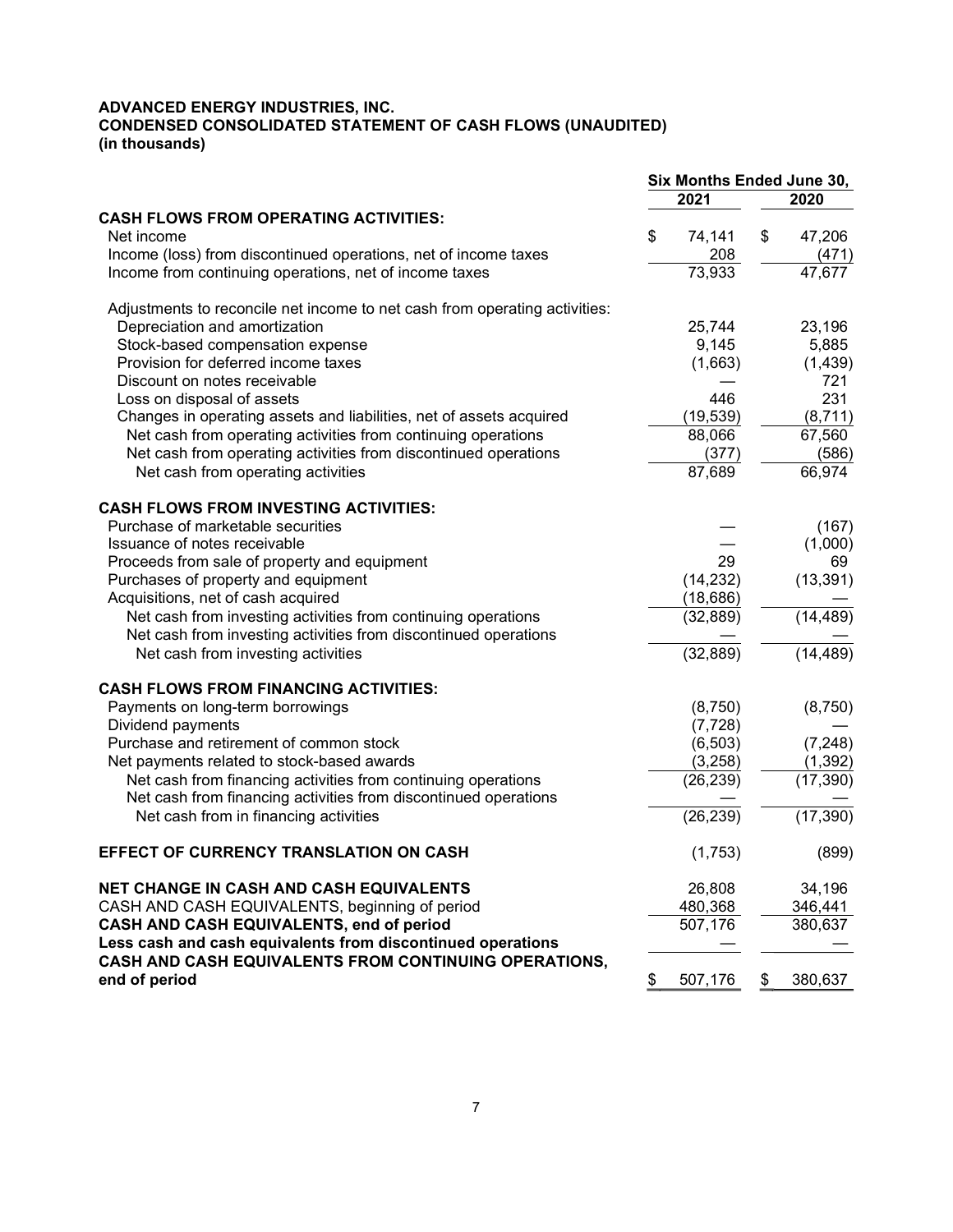#### ADVANCED ENERGY INDUSTRIES, INC. SUPPLEMENTAL INFORMATION (UNAUDITED) (in thousands)

| <b>Net Sales by Product Line</b> | <b>Three Months Ended</b> | <b>Six Months Ended</b> |                |           |           |  |                 |
|----------------------------------|---------------------------|-------------------------|----------------|-----------|-----------|--|-----------------|
|                                  |                           | <b>June 30,</b>         |                | March 31, |           |  | <b>June 30.</b> |
|                                  | 2021                      | 2020                    | 2021           | 2021      | 2020      |  |                 |
| Semiconductor Equipment          | \$176,671                 | \$145,424               | 180,716<br>\$. | \$357,387 | \$279,049 |  |                 |
| Industrial and Medical           | 83.197                    | 70.886                  | 78,415         | 161,612   | 132,865   |  |                 |
| Data Center Computing            | 69.458                    | 83.316                  | 59.154         | 128,612   | 169.499   |  |                 |
| <b>Telecom and Networking</b>    | 31,985                    | 40,254                  | 33,335         | 65,320    | 73,923    |  |                 |
| Total                            | \$361,311                 | \$339,880               | \$351,620      | 712.931   | \$655,336 |  |                 |

| <b>Net Sales by Geographic Region</b>   |                 | <b>Three Months Ended</b> | <b>Six Months Ended</b> |                 |           |  |
|-----------------------------------------|-----------------|---------------------------|-------------------------|-----------------|-----------|--|
|                                         | <b>June 30.</b> |                           | March 31,               | <b>June 30,</b> |           |  |
|                                         | 2021            | 2020                      | 2021                    | 2021            | 2020      |  |
| <b>United States</b>                    | \$139,525       | \$119,808                 | \$131,598               | \$271,123       | \$236,505 |  |
| North America (excluding United States) | 26,112          | 29.952                    | 26.247                  | 52.359          | 77,586    |  |
| Asia                                    | 148.803         | 170,753                   | 149.591                 | 298.394         | 281,728   |  |
| Europe                                  | 44,491          | 19.048                    | 40.422                  | 84.913          | 58.184    |  |
| <b>Other Countries</b>                  | 2,380           | 319                       | 3,762                   | 6,142           | 1,333     |  |
| Total                                   | \$361,311       | \$339,880                 | \$351,620               | \$712,931       | \$655,336 |  |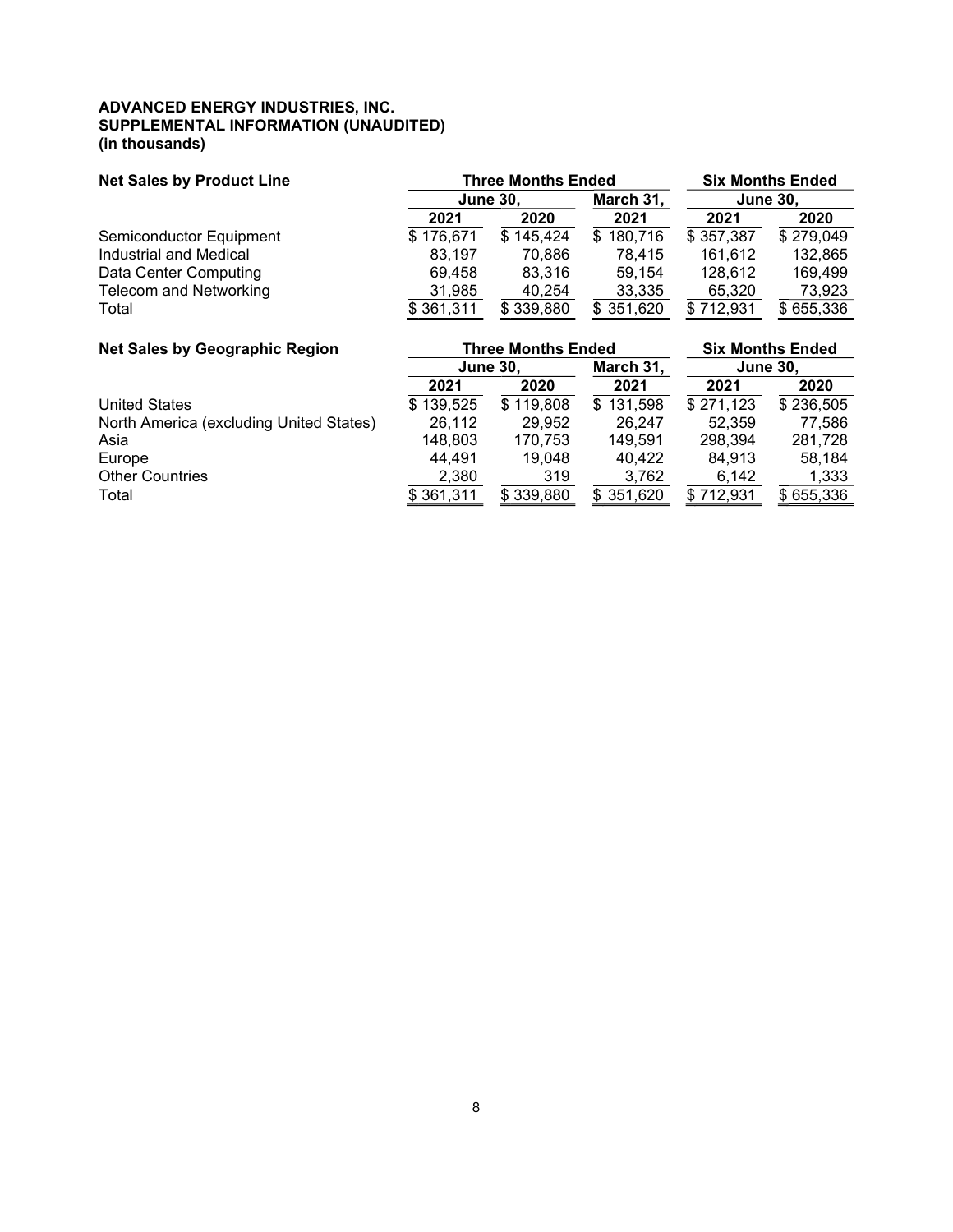#### ADVANCED ENERGY INDUSTRIES, INC. SELECTED OTHER DATA (UNAUDITED) (in thousands)

## Reconciliation of Non-GAAP measure operating expenses and operating

| income, excluding certain items             |                 | <b>Three Months Ended</b> | <b>Six Months Ended</b> |                 |              |  |  |
|---------------------------------------------|-----------------|---------------------------|-------------------------|-----------------|--------------|--|--|
|                                             | <b>June 30,</b> |                           | March 31,               | <b>June 30,</b> |              |  |  |
|                                             | 2021            | 2020                      | 2021                    | 2021            | 2020         |  |  |
| Gross profit from continuing operations, as |                 |                           |                         |                 |              |  |  |
| reported                                    | \$135,033       | \$130,304                 | \$137,503               | \$272,536       | \$242,535    |  |  |
| Adjustments to gross profit:                |                 |                           |                         |                 |              |  |  |
| Stock-based compensation                    | 215             | 156                       | 350                     | 565             | 378          |  |  |
| Facility expansion, relocation costs and    |                 |                           |                         |                 |              |  |  |
| other                                       | 1,997           | 970                       | 1,838                   | 3,835           | 2,513        |  |  |
| Acquisition-related costs                   | 84              | 215                       | 8                       | 92              | 5,356        |  |  |
| Non-GAAP gross profit                       | 137,329         | 131,645                   | 139,699                 | 277,028         | 250,782      |  |  |
| Non-GAAP gross margin                       | 38.0%           | 38.7%                     | 39.7%                   | 38.9%           | 38.3%        |  |  |
| Operating expenses from continuing          |                 |                           |                         |                 |              |  |  |
| operations, as reported                     | 93,953          | 94,828                    | 93,321                  | 187,274         | 181,251      |  |  |
| Adjustments:                                |                 |                           |                         |                 |              |  |  |
| Amortization of intangible assets           | (5, 513)        | (5,009)                   | (5, 384)                | (10, 897)       | (10, 015)    |  |  |
| Stock-based compensation                    | (3,229)         | (2,681)                   | (5,351)                 | (8,580)         | (5,507)      |  |  |
| Acquisition-related costs                   | (2,328)         | (2,978)                   | (2,028)                 | (4,356)         | (5, 383)     |  |  |
| Facility expansion, relocation costs and    |                 |                           |                         |                 |              |  |  |
| other                                       | (63)            | (539)                     | (51)                    | (114)           | (1, 355)     |  |  |
| Restructuring charges                       | (211)           | (5,790)                   | (1,038)                 | (1,249)         | (6,446)      |  |  |
| Non-GAAP operating expenses                 | 82,609          | 77,831                    | 79,469                  | 162,078         | 152,545      |  |  |
| Non-GAAP operating income                   | 54,720<br>S     | \$<br>53,814              | \$<br>60,230            | \$114,950       | 98,237<br>\$ |  |  |
| Non-GAAP operating margin                   | 15.1%           | 15.8%                     | 17.1%                   | 16.1%           | 15.0%        |  |  |

# Reconciliation of Non-GAAP measure -<br>income excluding certain items

| income excluding certain items           |                 |    | <b>Three Months Ended</b> | <b>Six Months Ended</b> |                 |    |         |    |         |
|------------------------------------------|-----------------|----|---------------------------|-------------------------|-----------------|----|---------|----|---------|
|                                          | <b>June 30,</b> |    |                           | March 31,               | <b>June 30,</b> |    |         |    |         |
|                                          | 2021            |    | 2020                      |                         | 2021            |    | 2021    |    | 2020    |
| Income from continuing operations, less  |                 |    |                           |                         |                 |    |         |    |         |
| non-controlling interest, net of income  |                 |    |                           |                         |                 |    |         |    |         |
| taxes                                    | \$<br>35,511    | S  | 29,295                    | \$                      | 38,358          | S  | 73,869  | S  | 47,678  |
| Adjustments:                             |                 |    |                           |                         |                 |    |         |    |         |
| Amortization of intangible assets        | 5,513           |    | 5,009                     |                         | 5,384           |    | 10,897  |    | 10,015  |
| Acquisition-related costs                | 2,412           |    | 3,193                     |                         | 2,036           |    | 4,448   |    | 10,739  |
| Facility expansion, relocation costs and |                 |    |                           |                         |                 |    |         |    |         |
| other                                    | 2.060           |    | 1,509                     |                         | 1.889           |    | 3,949   |    | 3,868   |
| Restructuring charges                    | 211             |    | 5,790                     |                         | 1,038           |    | 1,249   |    | 6,446   |
| Unrealized foreign currency (gain) loss  | 885             |    | 1,058                     |                         | (2,202)         |    | (1,317) |    | 1,058   |
| Acquisition-related and other costs      |                 |    |                           |                         |                 |    |         |    |         |
| included in other income (expense), net  | 899             |    |                           |                         | 87              |    | 986     |    |         |
| Tax effect of Non-GAAP adjustments       | (2,043)         |    | (2, 595)                  |                         | (1, 284)        |    | (3,327) |    | (3,965) |
| Non-GAAP income, net of income taxes,    |                 |    |                           |                         |                 |    |         |    |         |
| excluding stock-based compensation       | 45,448          |    | 43,259                    |                         | 45,306          |    | 90,754  |    | 75,839  |
| Stock-based compensation, net of taxes   | 2,636           |    | 2,170                     |                         | 4,362           |    | 6,998   |    | 4,533   |
| Non-GAAP income, net of income taxes     | 48,084          | \$ | 45,429                    |                         | 49,668          | \$ | 97,752  | S. | 80,372  |
|                                          |                 |    |                           |                         |                 |    |         |    |         |